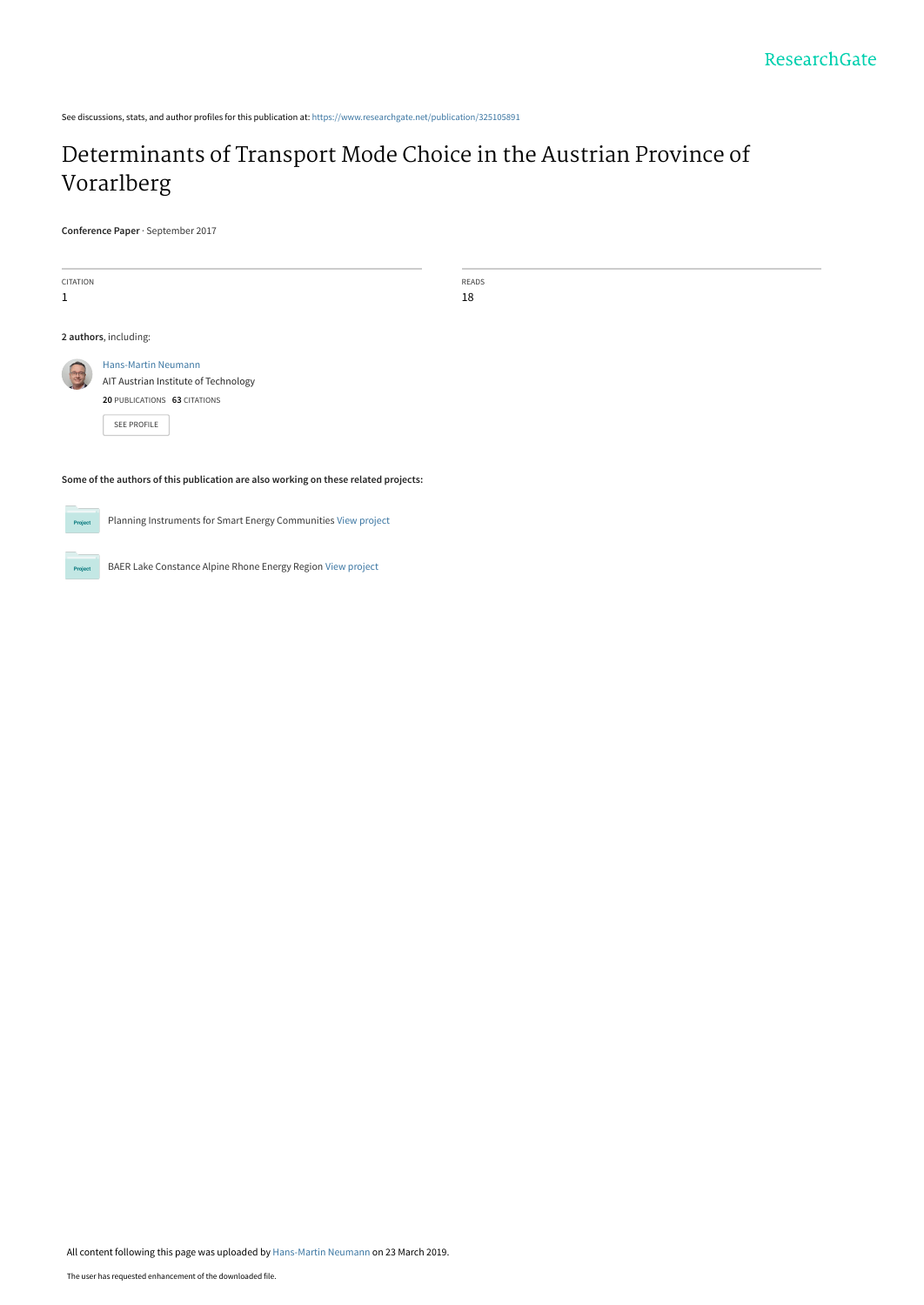## *P* reviewed paper

#### **Determinants of Transport Mode Choice in the Austrian Province of Vorarlberg**

*Seyedeh R. Ashrafi, Hans-Martin Neumann* 

(Seyedeh R. Ashrafi, BSc, University of Vienna, Department of Geography and Regional Research and AIT Austrian Institute of Technology, Center for Energy, a01326244@unet.univie.ac.at)

(Dipl.-Ing. Hans-Martin Neumann, AIT Austrian Institute of Technology Center for Energy, Giefinggasse 2, 1210 Vienna, AT,

hans-martin.neumann@ait.ac.at)

# **1 ABSTRACT**

Almost all countries have policies to reduce the usage of private car and to raise the usage of public transport by reducing the distance of travel, increasing density, increasing the access to public transport and so on. All of these developments are effective strategies for reducing car dependency. The factors which determine travel behavior of people are relatively broad. Besides the factors such as urban form and transport infrastructure, one important factor is the personal attribute which has a strong effect on the modal choice. By better understanding of this fact, the settlement development and transport planning can be integrated in a more sustainable way. This paper addresses the influence of socio-demographic and geographic factors on the selection of mode choice in the Austrian province of Vorarlberg. We used the mobility survey "Österreich unterwegs" from 2014 and applied bivariate and multinomial logit model in order to quantify the influence of factors on mode selection. Result show that the household size, age, gender, income and motivation of travel have a significant effect on the modal choice.

Keywords: Sociodemography, Transport policy, Logit model, Alpine space, Modal choice

# **2 INTRODUCTION**

Urban structure and mobility appear to be inextricably linked (Hickman, et al., 2009). Urban transport is more complex than other transport sectors; it should integrate different transport systems with spatial development. The interrelation between urban structure and travel is complex and sustainable cities create balance between physical dimension, urban form and transport, social dimensions, people and their requirements (Banister, 2011).

The province of Vorarlberg is situated in Austria's alpine west and borders Switzerland, Liechtenstein and Germany. It is an economically vibrant region with a steadily growing population. Most of the homes and work places are concentrated in the Alpine Rhine Valley. In the last 50 years, this part of the region has gone through an intense urbanization process, and is now characterized in many parts by urban sprawl (Zech & Gassner, 2006), and clear spatial boundaries of the build-up areas are missing (Hoffmann-Bohner, 2013). This leads to a car-dependent lifestyle and high transport-related carbon emissions and one of the most important issues in this region is the link of settlement and transport planning. A better understanding of the factors influencing mode choice in the region is needed to develop strategies for a more sustainable regional mobility.

The aim of this article is to evaluate the role of spatial indicators such as population density, accessibility to public transport, type of area as well as gender, age and employment on the transportation modal choice. This research mainly focuses on the relation between urban structure and travel mode choice. We want to highlight to what extend spatial indicators can change and touch the travel behavior. The first research question relates to explore the factors which affect the modal choice in this region. We consider three main transportation modes including car (PKW), public transport (PT) and bike or walk (W-B). The second research question concerns in the magnitude of the impact of these factors on modal choice.

According on the utility theory, we assumed that individual travelers prefer to choose modes of transport that has higher utility for them e.g. residences prefer to choose car in long distance travel to reduce travel time. If each factor considered by the individual are known to the analyst for every alternative, modal choice could be developed to predict with certainty every choice (Mcfadden, 1974)

We first summarize the literature on modal choice in section 2. In section 3, we apply a descriptive statistical analysis and multinomial logit model to describe and estimate the effect of different factors on modal share. The results are discussed in section 4 which is followed by conclusion.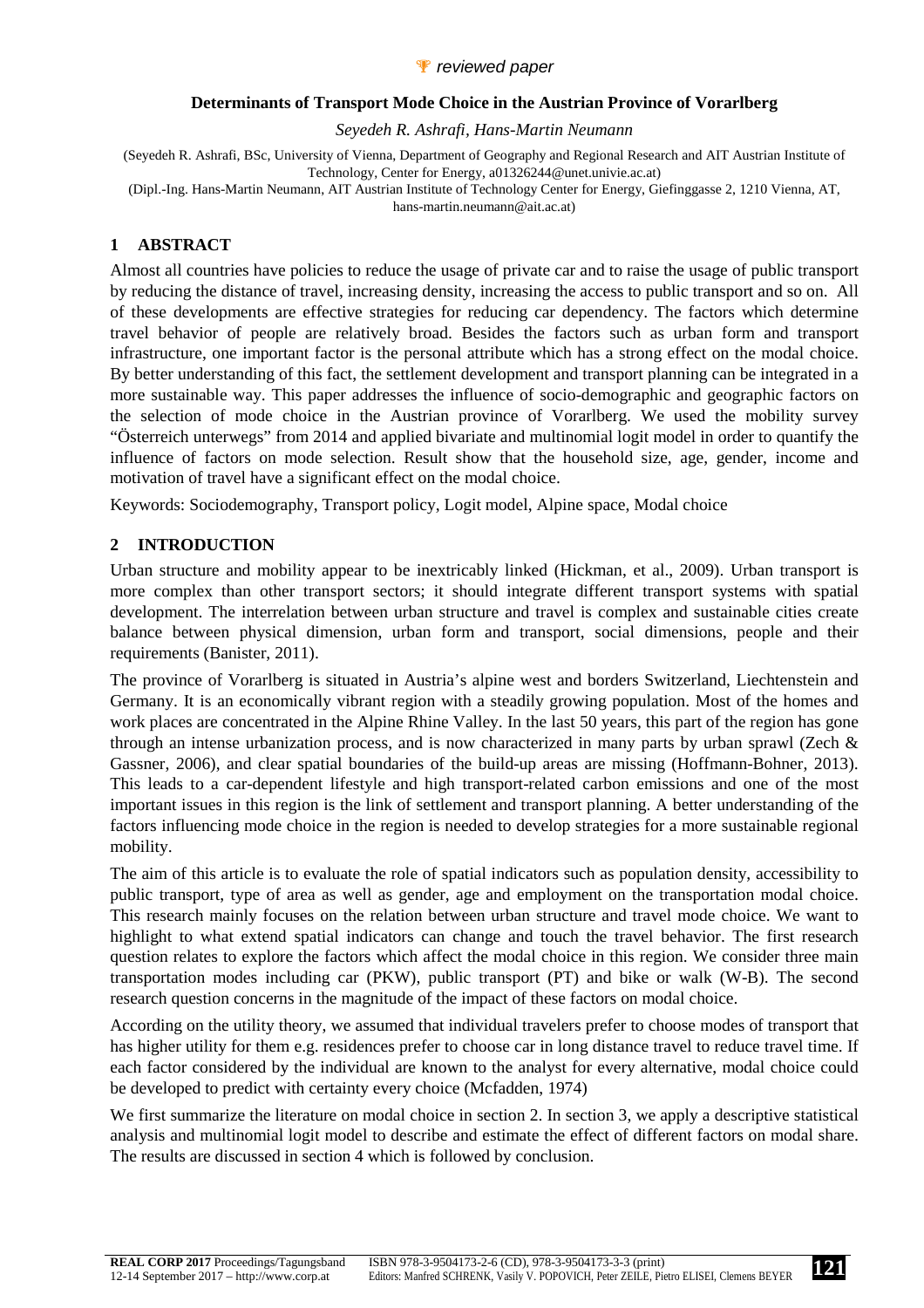# **2.1 Literature Review**

This section briefly summarizes some main features of modal choice from different decades. The most extensive cited review on determinant of modal choice is done by (De Witte, et al., 2013). He distinguished three major approaches in determining of modal choice which are a rationalist approach, a sociogeographical approach and a socio-psychological approach (De Witte, et al., 2013). In the rationalist approach travelers take decision based on the utility maximization and individual will selects rational from the alternatives base on his preferences. As mentioned above this theory published by Mcfadden and after that is used by many authors e.g. Shen 2009, Buehler 2011 and Arbués 2015.

The socio-geographical approach describes two set of indicators; socio-demographic indicators and spatial indicators. The socio-demographic indicators describe the personal attributes of the travelers as well as their social communications. These factors are age, gender, education, employment, income, household size, car ownership and driver license (De Witte, et al., 2013). Internationally, income and automobile ownership are good predictors for mode choice. In industrialized countries where most households have a car, also demographic variables such as age, gender and life style are highly relevant for mode choice (De Witte, et al., 2013).

According to (Axhausen & Simma, 2003) elderly people prefer to use more public transport and young generation does not have resources to own car. But (Schwanen, et al., 2001) reported that age is not much influence factor on modal choice, rather than car ownership is more significant on the selection of mode and he also studied that men are more likely to use car while women are more dependent on public transport.

Income highly relates to the social status and higher educated people are more likely to have higher income levels and as the result they are more prone to use the car to go to work (De Witte, et al., 2013). In contrast, (Schwanen, et al., 2001) states that higher educated people use public transport more frequently than the car.

The spatial factor indicates the geographical characters of travel in which the trip and modal choice takes place such as density, type of area, access to public transport and distance to achieve destinations (De Witte, et al., 2013).

 A famous and frequently quoted study on the impact of density on travel demand is that by Newman and Kenworthy (Newman & Kenworthy, 1989) on energy use by cars in 32 large cities in Europe, the US, Australia, Asia and Canada. He and Laube reported in 1996 that the balance between public transport use and private transport use is strongly related to urban density and high densities area may be expected to reduce the need to travel long distances for all modes and expands the usage of public transport and walking and cycling (Kenworthy & Laube, 1996). Furthermore, distance impacts the modal choice by increasing the preference to faster travel.

According to Axhausen & Simma income and automobile ownership are internationally good predictors for mode choice, but in industrialized countries where most households have a car, also demographic variables such as age, gender and life style are highly relevant for mode choice (Axhausen & Simma, 2003).

The distance of residential area from city center and job location has strong influence on modal split as well as living close to jobs will reduce the vehicle miles traveled (Gordon & Richardson, 1989) and increase the potential of bike and walking modes. In the other way if residence areas are in far distance from cities, increase the priority to use rapid modes of transport to reduce travel time, thus these residents often use individual motorized transport modes as the best variable transport.

In the line with previous research, we expect that modal choice is influenced by combination of sociodemographic characteristics and geographical factors. Our result provide evidence that the sociodemographic factors such as gender, gender, income, car ownership and reason of travel have a stronger effect on modal choice than the geographical factors.

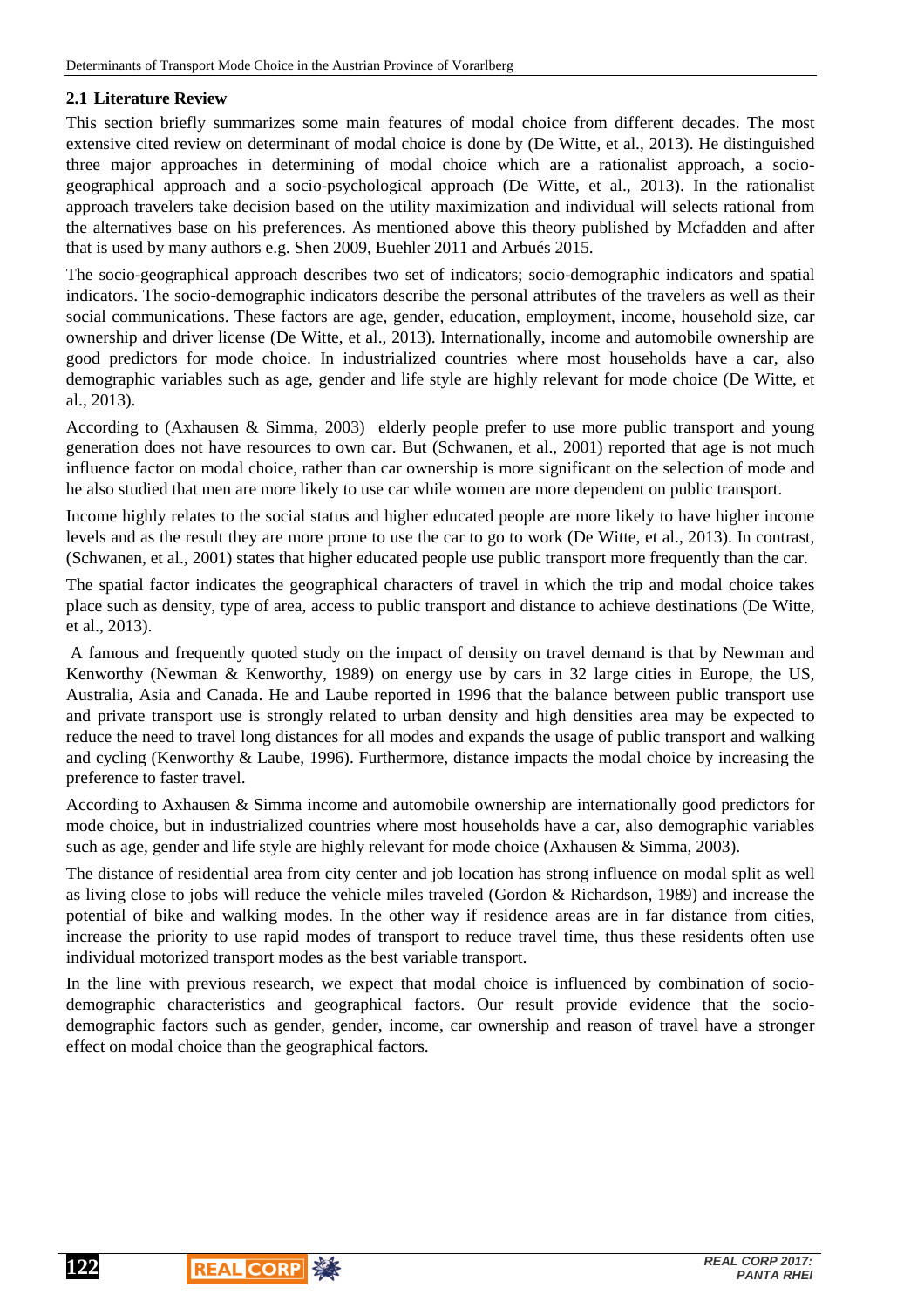# **3 ANALYSIS**

## **3.1 Data sources and variables**

#### 3.1.1 Data description

Data for this study are derived from mobility survey questionnaire of "Österreich unterwegs" in 2014. The survey includes questions on four main parts which are household demographics, personal information of travelers, vehicle information and traveling attributes such as mode choice, duration, and distance.

For preparing the data, appropriate answers for each variable are selected and irrelevant answers are skipped from data set. For instance, observations within the category of no answer are deleted. After skipping the irrelevant answers, the analyzed dataset includes 6214 trip observations.

The analyzed survey consists of three separated SPSS files which all have the same column codes. For running the bivariate and multinomial model these tables are joined together based on each specific trip to have overview about all characters of each trip.

#### 3.1.2 Descriptive statistics

Table 1 provides a detailed description of the characteristics of participants in the questionnaire. Interviewers that participate in the survey cover 21% of all households in the Vorarlberg. A comparison of age profiles which is illustrated in Table 1 shows that majority of participants are between 44 to 64 years old by 44%.

Table 1 shows the cumulative percent of households that majority of the families contain two or four persons. Among all participants, almost 75% of them have anytime access to car and almost 19% of them have opportunity to use car as transportation mode.

In figure 1, we conduct a descriptive cross tabulation of car ownership by different household sizes. Results show a dominant reliance on car for all households regardless of the household size. Besides, an increase in household size results in lower number of households without cars decreases and higher number of car ownership.

The cross tabulation of gender and modal choice is shown in figure 2. Results show that males are more dependent on car mode, while women prefer to use more bike and walking modes.

The travel motive is an important factor that highly effects on the mode choice. In this paper four types of travel reasons including business, education, shopping and entertainment are considered. Table 1 shows that the majority of travels belong to pleasure purpose by 47.1%, whereas just 4% of travels are made for education reason and 34% of travels for work reason. Besides, 65% of business travels are done by men and 35% by women, while 53% of education travels are done by women and 47% by men.

As shown in figure 3 the trips by education reason rely heavily on public transport while business trips as well as pleasure and shopping travels are done mostly by car. One assumption for high usage of public transport for education travel can be that the education travels are done by young age category, which most of them do not possess a valid driving license and may not own a car compared to those in the higher age groups. The usage of public transport in other types of travel reasons is very low, considering the fact in this region urban structure and transport planning are not successfully interlink to each other.

Figure 4 presents the percentage of modal share for shopping and pleasure travels in different age categories. As mentioned, 62 % of travels have pleasure and shopping reasons. More than 60% of these trips rely on car at the all age categories. Young and old participants, both are more interested to use PT and Walk or Bike as transportation mode than middle ages. One assumption for this can be that the students have less access to car ownership and senior prefer to choose less stressful transport modes such as walking or bike. For instance, the usage of public transport for young participants is more than other age categories by 16%. However, increases in the age results decreasing the usage of public transport.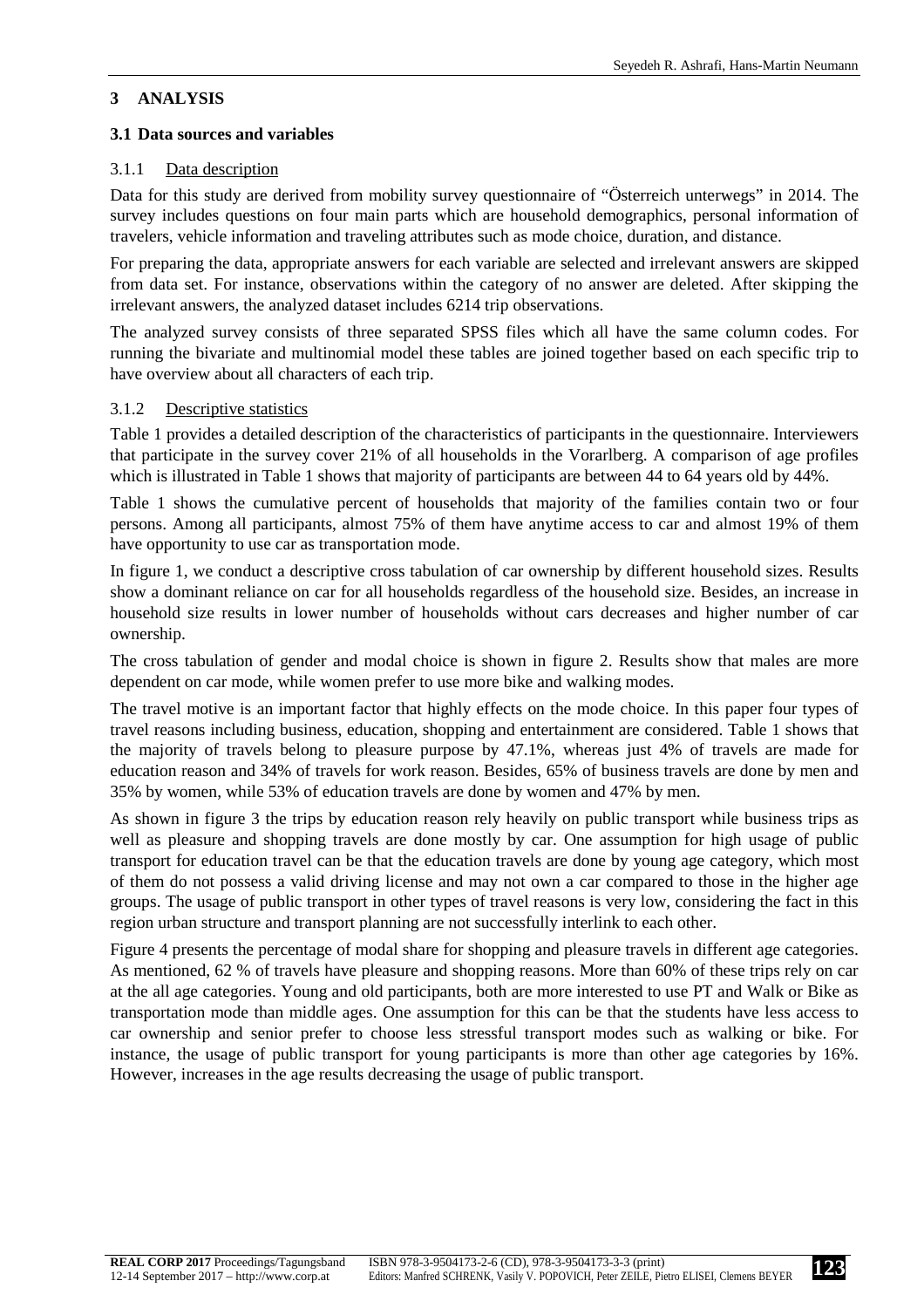

Fig 1: Percentage of number of car ownership by Household



Fig. 2: percentage of modal share by gender



Fig 3: Percentage of modal share by reasons of travels

**124**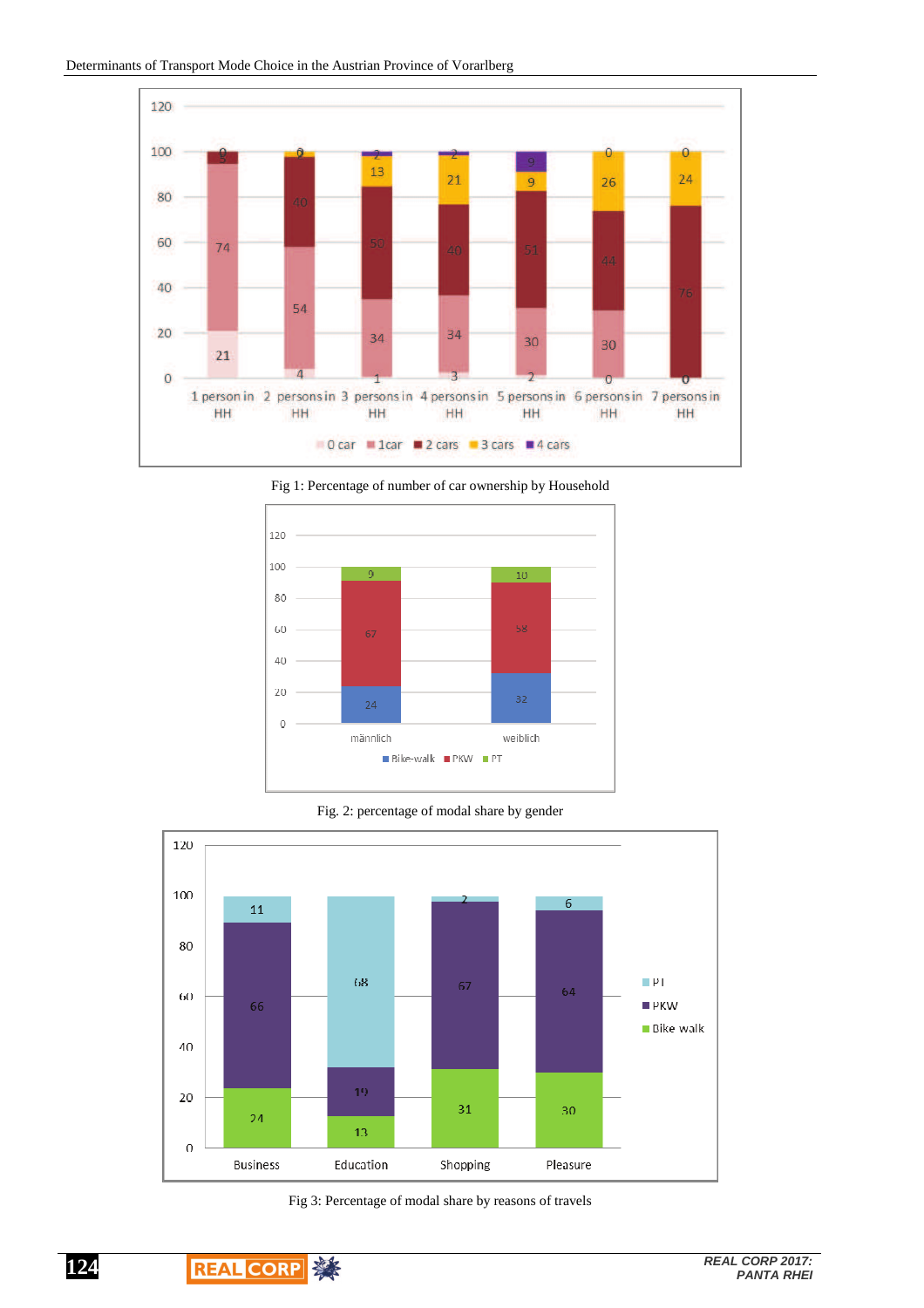Income has a positive correlation with car ownership and higher income leads to an increase the probability of car usage. In this study five level of income including very low "less than 750 euro", low "between 751 to 1250 euro", middle "between 1250 to 1750 euro" and high income "1751 to 2250 euro" and very high incomes which is up than 2251 euro per month are considered. As shown in table 1 the level of income for 49% of participants is high, while 35% of participants have middle income and just 3% have low and very low income. Figure 5 shows that an increase in the level of income leads to a decrease the usage of public transport. For example, participants with very low income use public transport by 22%, however travelers with very high level of income prefer to choose public transport just by 7%. Besides, an increase in level of incomes results in a higher preference to choose biking or walking as transportation modes.

Another important factor in modal choice is the travel distance. Table 1 shows that 19% of travels were shorter than 1 km, 35% of travels between 1 to 5 km, 32% among 5 to 20 km, 12% among 20 to 50 km and only 2% longer than 50 km. Indeed, longer trips constitute a higher share of car choice. One reason for using more cars can be the long average trip distance and not suitable access to public transport. Figure 6 illustrates that 73% of short trips are made by walk or Bike and an increase in distance of travels results in an escalation in usage of faster travel modes e.g. car and public transport and less usage of bike or walking.





Fig 4: Percentage of modal share for Pleasure and Shopping reasons by age category

Fig 5: Percentage of modal share by level of incomes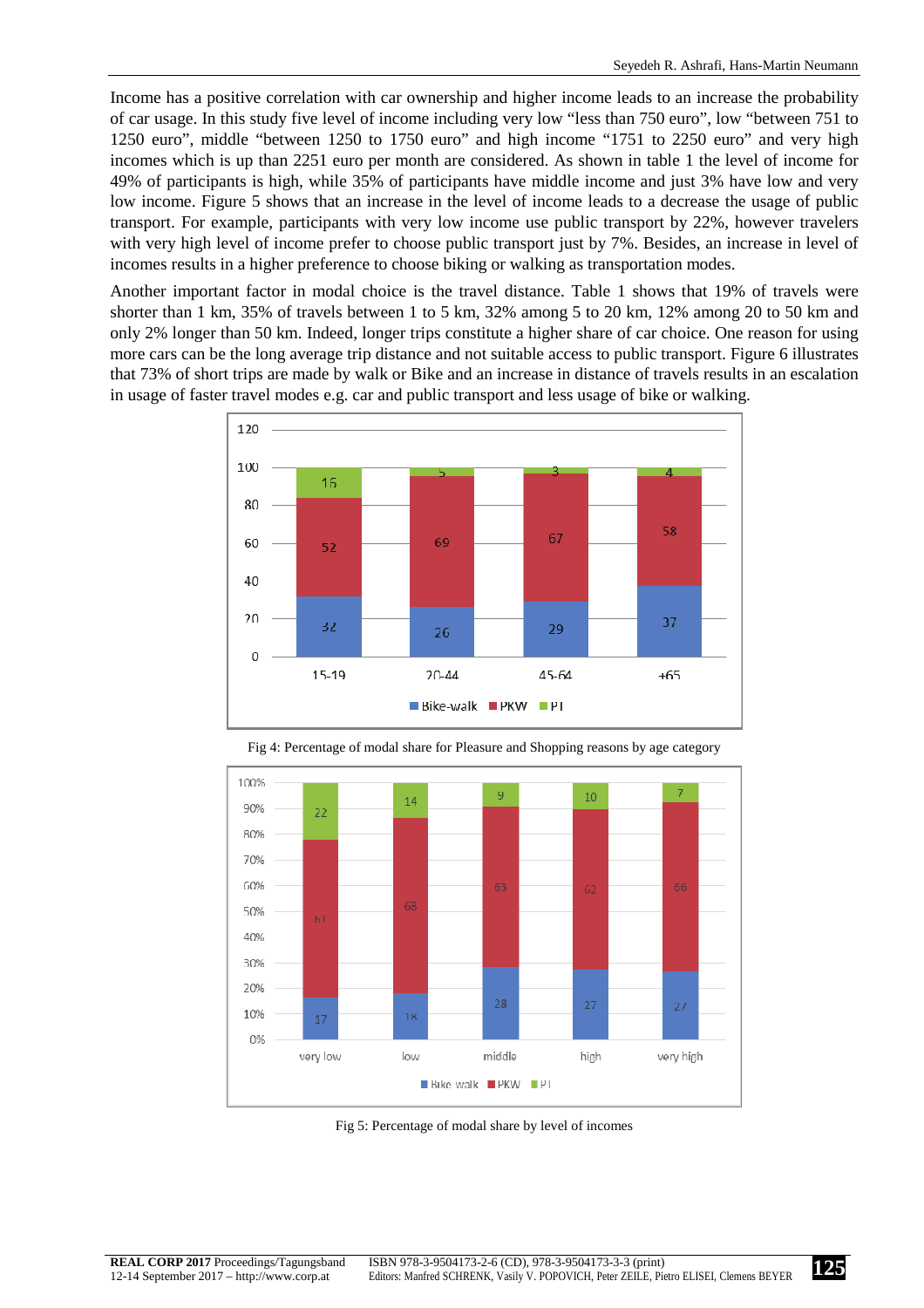

Fig 6: Percentage of modal share by distance of travels

According to (Kenworthy & Laube, 1996) usually high population densities are related to less car use and more walking or Bike and public transport use. Table 1 shows that 50% of participants live in the relatively dense areas which are more than 300 people per km2. As illustrated in figure 7 the share of car mode declines by increasing the population density might be interrelated to the raised usage of Bike or Walk in Vorarlberg by 37%.

Figure 8 shows that travelers from rural area are more likely to select faster modes such as car and public transport to reach central areas, while travels originated from center to rural areas are highly dependent on car mode by 72% and the main reason for these travels is pleasure. This means pleasure facilities are more likely to reach by car modes rather than public transport, walking or biking. Also, many leisure activities like hiking and skiing take place in the mountains, which are also easier to reach by car than by any other transport mode.



Fig 7: Percentage of modal share by population density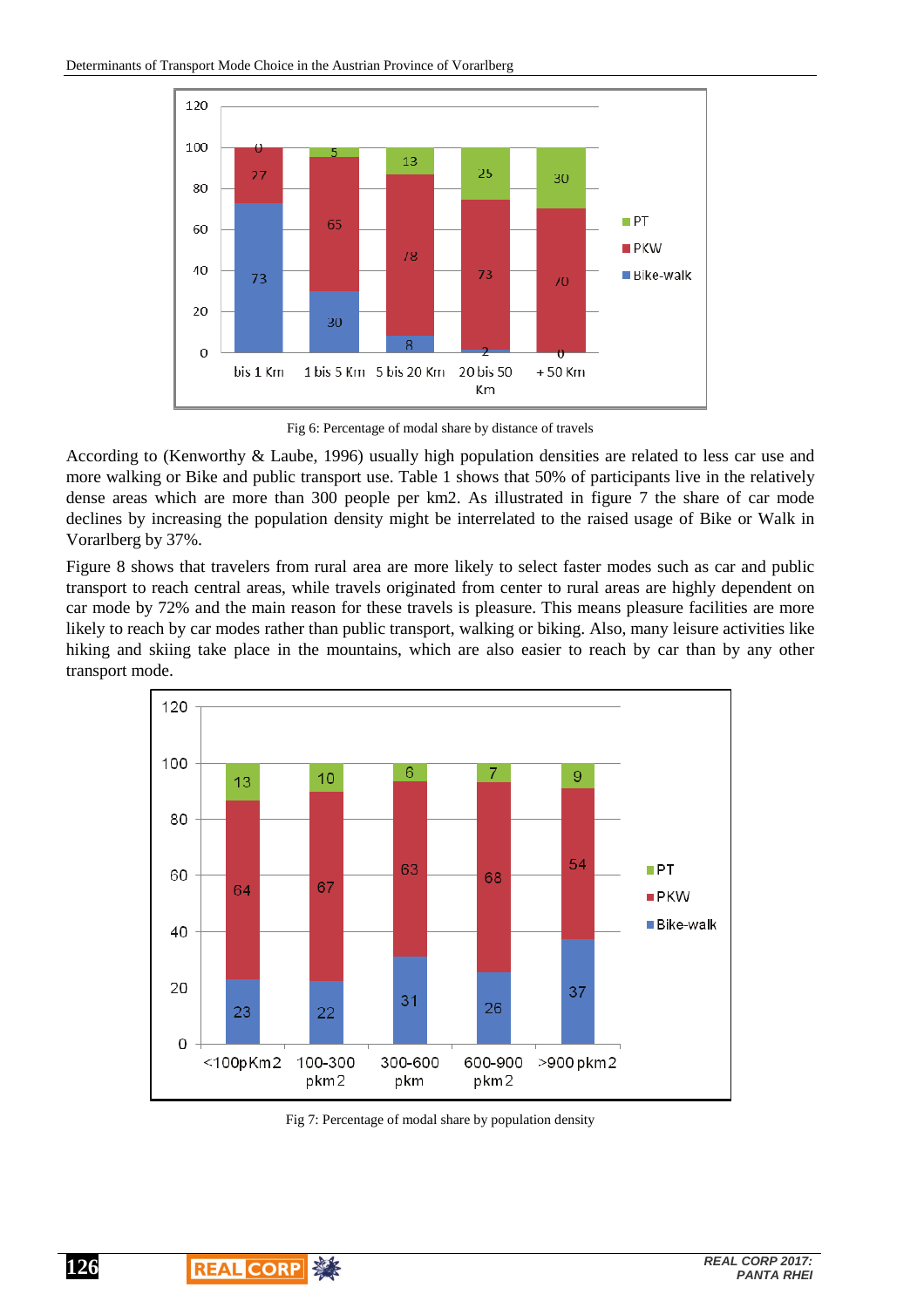

| <b>Explored variables</b>       | Frequency | Percentage       | Cumulative Percentage |
|---------------------------------|-----------|------------------|-----------------------|
| Number of people in a household |           |                  |                       |
| $\mathbf{1}$                    | 584       | 9                | 9                     |
| $\overline{2}$                  | 2083      | 34               | 43                    |
| 3                               | 1406      | 23               | 66                    |
| $\overline{\mathbf{4}}$         | 1564      | 25               | 91                    |
| 5                               | 483       | 8                | 99                    |
| $\overline{6}$                  | 73        | $\,1$            | 100                   |
| $\overline{7}$                  | 21        | $\mathbf{0}$     | 100                   |
| Car availability                |           |                  |                       |
| Jederzeit                       | 4303      | 75               | 75                    |
| Gelegenheit                     | 1109      | 19               | 94                    |
| Nie                             | 342       | 6                | 100                   |
| Age category                    |           |                  |                       |
| 15-25                           | 985       | 16               | 16                    |
| 25-44                           | 1569      | 25               | 41                    |
| 45-64                           | 2722      | 44               | 85                    |
| 65                              | 938       | 15               | 100                   |
| Reason of travel                |           |                  |                       |
| <b>Business</b>                 | 2118      | 34               | 34                    |
| Education                       | 256       | $\overline{4}$   | 38                    |
| Shopping                        | 912       | 15               | 53                    |
| Pleasure                        | 2928      | 47               | 100                   |
| Level of Income                 |           |                  |                       |
| very low                        | 18        | 0.3              | 0.3                   |
| low                             | 174       | 2.8              | 3.1                   |
| middle                          | 2150      | 34.6             | 37.7                  |
| high                            | 3026      | 48.7             | 86.4                  |
| very high                       | 846       | 13.6             | 100                   |
| Distance of Trips               |           |                  |                       |
| bis 1 Km                        | 1195      | 19               | 19                    |
| 1 bis 5 Km                      | 2154      | $\overline{35}$  | 35                    |
| 5 bis 20 Km                     | 1996      | 32               | 32                    |
| 20 bis 50 Km                    | 732       | 12               | 12                    |
| $+50$ Km                        | 137       | $\overline{c}$   | $\overline{c}$        |
| Duration to PT                  |           |                  |                       |
| 5 Min                           | 4567      | 74               | 74                    |
| 6-15 Min                        | 1470      | 24               | 97                    |
| 16-30 Min                       | 150       | $\overline{c}$   | 100                   |
| 31-60 Min                       | 18        | $\boldsymbol{0}$ | 100                   |
| 61-120 Min                      | 5         | $\overline{0}$   | 100                   |
| <b>Population Density</b>       |           |                  |                       |
| $\sqrt{100 \text{ km2}}$        | 1736      | 27.9             | 27.9                  |
| 100-300 km2                     | 1379      | 22.2             | 50.1                  |
| $300 - 600$ km <sup>2</sup>     | 1771      | 28.5             | 78.6                  |
| 600-900 km2                     | 474       | 7.6              | 86.3                  |
| $+900$                          | 854       | 13.7             | 100.0                 |
|                                 |           |                  |                       |

|  |  | Figure 8: Percentage of modal share by destinations in central and peripheral areas |
|--|--|-------------------------------------------------------------------------------------|
|--|--|-------------------------------------------------------------------------------------|

Table 1: Frequency of explored variable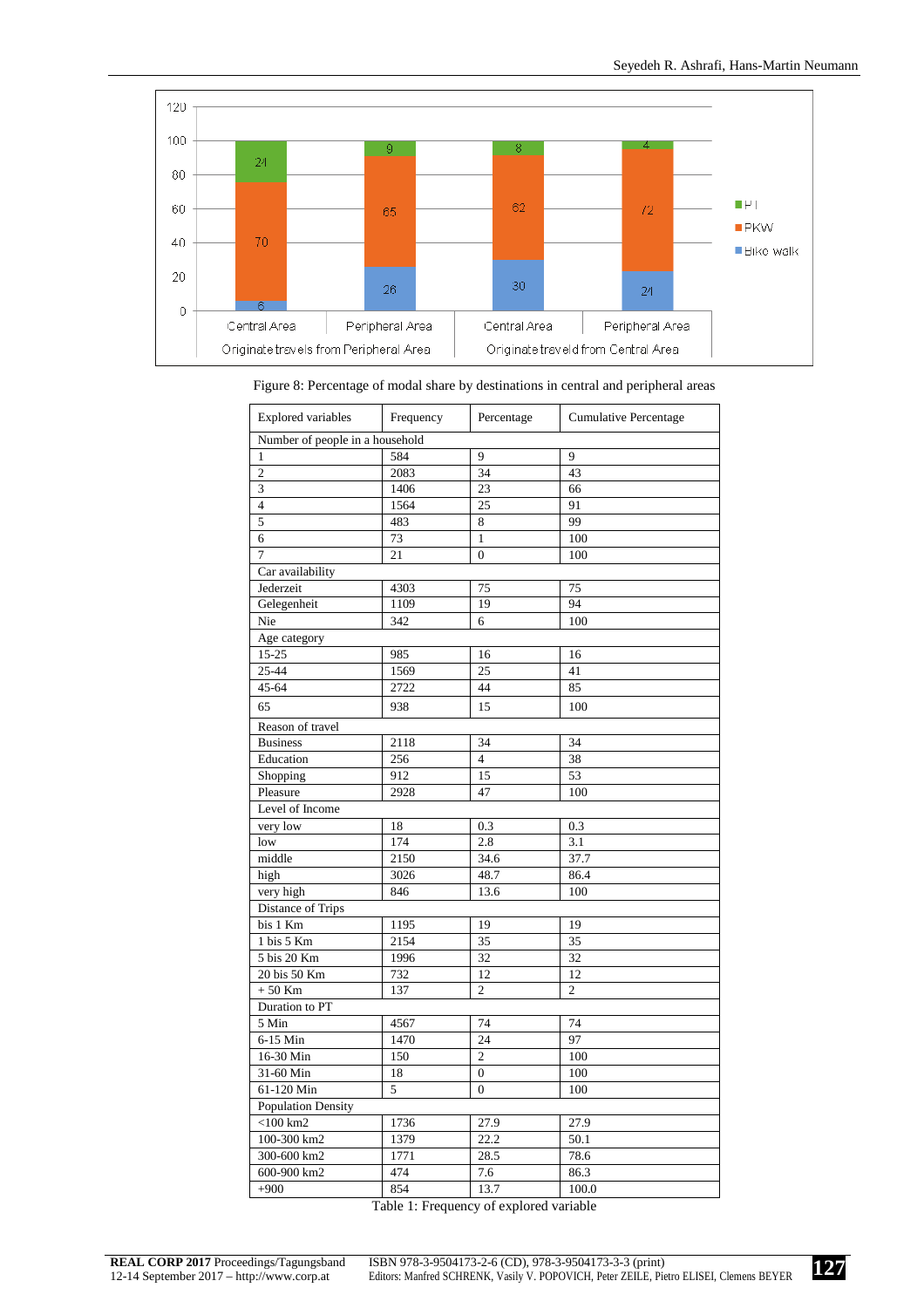# **3.2 Utility theory and Multinomial Logit Model**

Theory of random utility is the most common theory for analyzing travel behavior particularly in the field of travel demand. Daniel McFadden received the Nobel Prize in 2000 for this theory which is used for analysis of discrete choices such as travel mode choice.

Based on the utility theory we assumed that when individual want to make a choice from set of discrete alternatives, he always selects the best option which has the highest utility for him. If every factor considered by the individual were known to the analyst for every alternative, discrete choice model could be developed to predict with certainty every choice (Mcfadden, 1974). The utility of alternatives is not known with certainty and part of it is random (Mcfadden, 1974), therefore, the utility function for each alternative is supposed to be the sum of two components which are shown in equation (1)

# (1)  $U_i = V_i + \varepsilon_i$

Where Ui is the utility function of individual i. Vi is the systematic and deterministic component of utility which is a linear combination of the observed variables, and  $\varepsilon$  is the random component of utility function which is unobserved part of utility function. It is important to note that the utility function is purely deterministic from decision maker's perspective and it is random from the Researcher's point of view because some of the determinants of the utility function are unobserved. Therefore, the choice can only be analyzed in terms of probabilities (Mcfadden, 1974)

According to the definition of the utility function, alternative j will be chosen if and only if the condition given in equation (2) is satisfied. (Bhat, 1999)

$$
(2) \forall j \neq i: U_j > U_i
$$

The equation (2) can be rewritten as in equation (3) and equation (4). (Bhat, 1999)

# (3)  $\forall j \neq 1: V_i + \varepsilon_j > V_i + \varepsilon_i$

# (4)  $(P_i|\varepsilon_i) = P(U_i > U_1, ..., U_i > U_{i,l})$

By considering these assumptions, the probability of choosing each alternative can be calculated in a closed from which corresponds to the logit transformation of the deterministic part of the utility function. The probability of choosing alternative j is given in equation (5) (Mcfadden, 1974)

$$
P_j = \frac{e^{V_j}}{\sum_{i=1}^J e^{V_j}}
$$

## 3.2.1 Model Result

Table 2 present odd ratios for the explored variables in Multinomial logit model. We consider the car mode as baseline mode and compare the Public transport and biking and walking to this baseline. The result of significant testing of variables and pseudo-R<sup>2</sup> e.g. McFadden confirms that the model is appropriate and can explain the influence of variable on mode choice. The values of R² vary from 28% to 47%. This means the model can predict correctly the modal share in the case study by different assumptions.

As we expected, the influence of sociodemographic factors is significantly stronger than then influence of spatial factors. In the used model three covariates including population density, distance to closest public transport station and distance of trips are considered. The population density dose not vary much over the alternatives and odd ratio is almost zero. The coefficient value for the distance to closest public transport station is negative by -0.02 and -0.03. A negative coefficient means that if the population density increases the likelihood to choose public transport and biking or walking over car decreases by 2% and 3%. The coefficient for distance of trips by public transport is 0.01 which means by increasing the distance of trip the likelihood to choose public transport over car is almost similar and just slightly differ by 1%, while the likelihood of selecting bike or walk over car decreases by 26%. As we displayed, the density and distance to public transport are quite weakly related to different modes of transport which is in contrast to the Kenworthy's result. This can be studied in more detail for further work in order to find an efficient way for public transport.

According to the results of social factors, females are 1.3 times more likely compared to males to choose public transport over car and they choose walk or biking 1.4 times more than males. The odd ratio by age



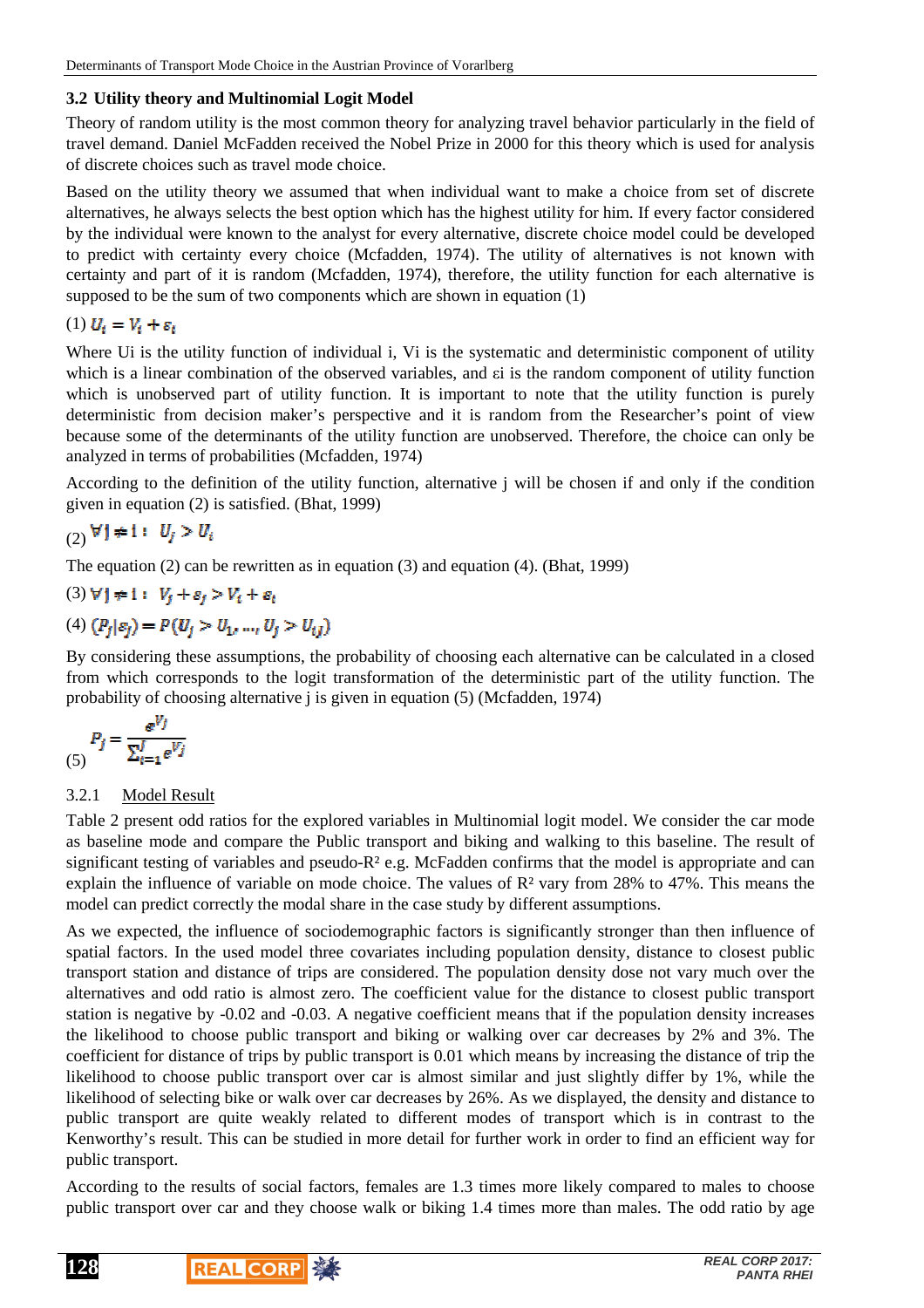categories shows that young generation at the age 15 to 19 use public transport over car 5 times more than seniors older than 65, whereas they choose bike or walk almost as same as old generation. In the case of the travelers between 20 to 44 years, their preference to choose public transport over car is 10% more than seniors, but the likelihood of choosing biking or walk over car by them is 15% less than seniors. For the age category between 45 to 64 years, the likelihood of selecting of biking and walking over car shrinks by 21% compared to the senior generation.

As we expected increasing the number of car owners in each household is highly correlated to decreasing the usage of public transport and biking or walking. For instance, households with one car use public transport and walking or biking two times more than households which own four cars. The odd ratio of household without car shows almost 16 times more likelihood to use of public transport and 9 times more likelihood to select walking or biking over car compared to households with 4 cars.

According to the regression results, trip reason has a strong correlation with mode choice. Travelers with business reason prefer to select public transport over car almost 2.3 times more than travelers with pleasure reason. Travels for education purposes are highly dependent to the mode choices other than car compared to the travels for pleasure purpose. For instance, travels by education reason are done 2.6 times more with bike or walking over car and also almost 19 times more with public transport in comparison to the travels by pleasure reasons.

|                            | Odd ratios       | Exp(B)  | Odd ratios | Exp(B)   |  |  |
|----------------------------|------------------|---------|------------|----------|--|--|
| <b>Explored Variables</b>  | Public Transport |         | Bike-Walk  |          |  |  |
| Constance                  | $-1.74$          | $-1.74$ | $-17.28$   | $-17.28$ |  |  |
| Geographical Factors       |                  |         |            |          |  |  |
| <b>Population Density</b>  | 0.00             | 1.00    | 0.00       | 1.00     |  |  |
| Distance to closest Public |                  |         |            |          |  |  |
| <b>Transport Station</b>   | $-0.02$          | 0.98    | $-0.03$    | 0.97     |  |  |
| Distance of trip           | 0.01             | 1.01    | $-0.30$    | 0.74     |  |  |
| Wohnraum Type              |                  |         |            |          |  |  |
| Zentrale Bezirk            | $-0.26$          | 0.77    | 0.10       | 1.11     |  |  |
| <b>Social Factors</b>      |                  |         |            |          |  |  |
| Age category               |                  |         |            |          |  |  |
| $15-19$                    | 1.60             | 4.96    | 0.04       | 1.04     |  |  |
| $20 - 44$                  | 0.10             | 1.11    | $-0.17$    | 0.85     |  |  |
| $45 - 64$                  | 0.12             | 1.13    | $-0.24$    | 0.79     |  |  |
| Gender                     |                  |         | 0.32       |          |  |  |
| Women                      | 0.27             | 1.30    |            | 1.38     |  |  |
| Number of car owner        |                  |         |            |          |  |  |
| Number of car owner-0      | 2.76             | 15.75   | 2.16       | 8.69     |  |  |
| Number of car owner-1      | 0.69             | 1.99    | 0.62       | 1.85     |  |  |
| Number of car owner-2      | $-0.37$          | 0.69    | $-0.21$    | 0.81     |  |  |
| Number of car owner-3      | $-1.19$          | 0.30    | $-0.35$    | 0.70     |  |  |
| <b>Reason of Travel</b>    |                  |         |            |          |  |  |
| <b>Business</b>            | 0.82             | 2.26    | 0.07       | 1.07     |  |  |
| Education                  | 2.93             | 18.81   | 0.97       | 2.63     |  |  |
| Shopping                   | $-0.79$          | 0.45    | $-0.41$    | 0.67     |  |  |
| Income                     |                  |         |            |          |  |  |
| Low                        | $-0.04$          | 0.96    | $-0.99$    | 0.37     |  |  |
| Middle                     | $-0.32$          | 0.73    | $-0.02$    | 0.98     |  |  |

Table 2: Result of Multinomial logit model of transport mode choice, PKW as reference

## **4 CONCLUSION**

We have analyzed the influence of personal characteristics and the attributes of spatial variables on the mode choice. The results show that even though the usage of car is the dominant transport mode choice in Vorarlberg region, but socio-demographic variables including age, gender, population density, level of incomes and travel motive are highly correlated with the modal choice as well. Besides, percentage of modal share by densities illustrate that the high-density areas related to more usage of biking and walking.